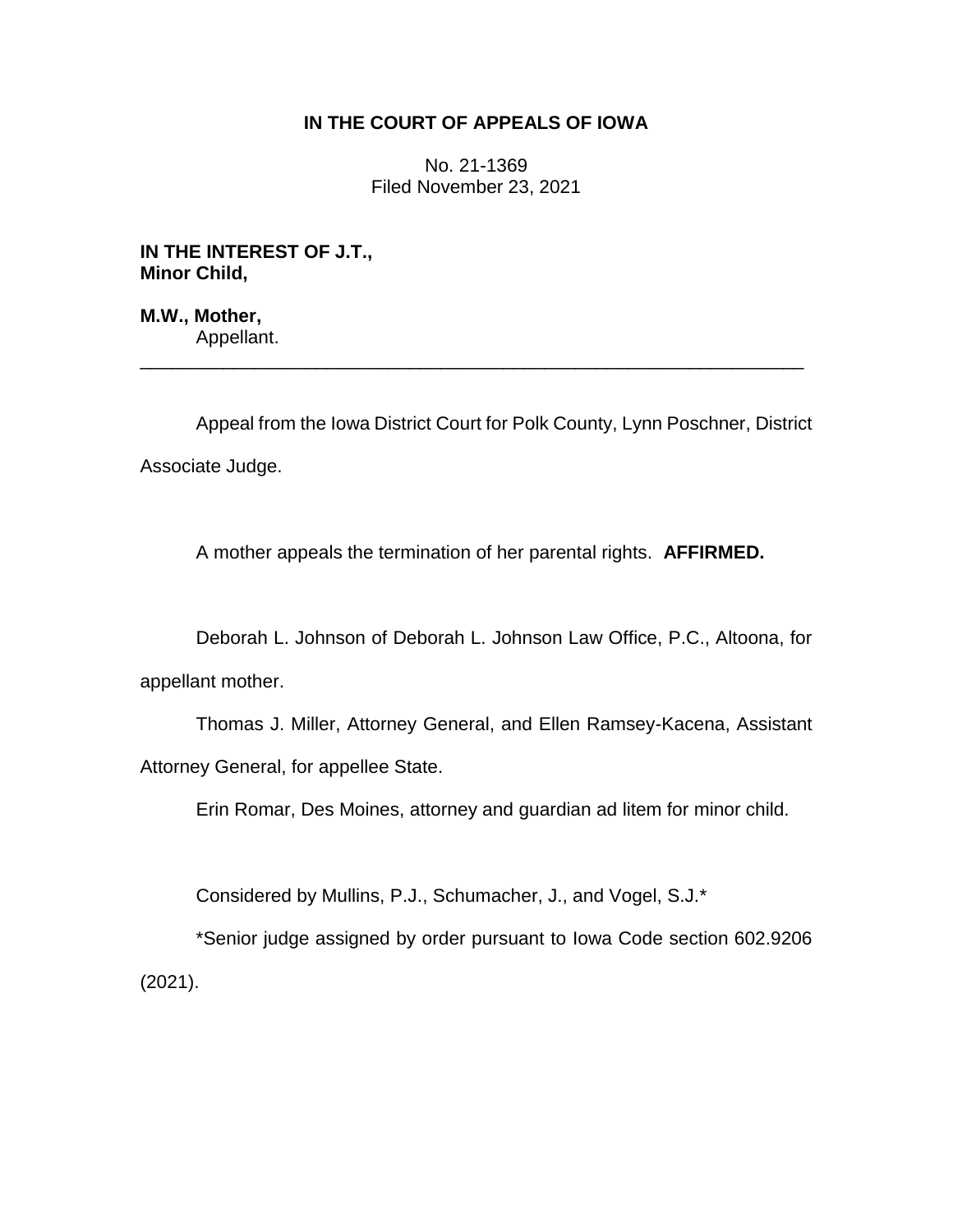## **VOGEL, Senior Judge.**

The mother of J.T., born September 2020, appeals the termination of her parental rights.<sup>1</sup> When J.T. was just one day old, she was removed from her mother's care under an ex parte removal order. One week later, after a removal hearing, the juvenile court found:

The child's life or health would be in imminent danger if returned to the custody of a parent because: [the mother] has been involved with [the Iowa Department of Human Services] as a parent since 2015. Her parental rights were terminated to two children in two separate actions in 2017 and to another child in May, 2019. The reasons for prior court involvement have been [the mother's] mental health, parenting capacity and skills, and association with dangerous individuals . . . placing her infant children at risk. Lack of participation in visits, stable housing, and lack of participation in mental health services have also been factors. [The mother] currently has an open [child-in-need-of-assistance] case with another child. In that matter she has not progress[ed] past supervised visits.

Numerous services were offered to the mother, as well as the services

already in place from the ongoing juvenile case involving one of the mother's other

children. On November 6, 2020, the juvenile court adjudicated J.T. a child in need

of assistance after finding the mother's mental health had not improved to the

extent that she could safely parent J.T. After a review hearing on June 28, 2021,

the court found:

 $\overline{a}$ 

Placement outside the parental home is necessary because a return to the home would be contrary to the child's welfare due to [the mother's] unresolved mental health issues which lead to instability and association with dangerous individuals and interfere with consistent and safe parenting. [The mother] has not been consistently attending visits with [J.T.] or attending her routine medical appointments. . . . There is a pattern of [the mother] associating with chaos and many different individuals she does not

 $1$  The parental rights of two named men "and any unknown putative fathers" were also terminated. None appeal.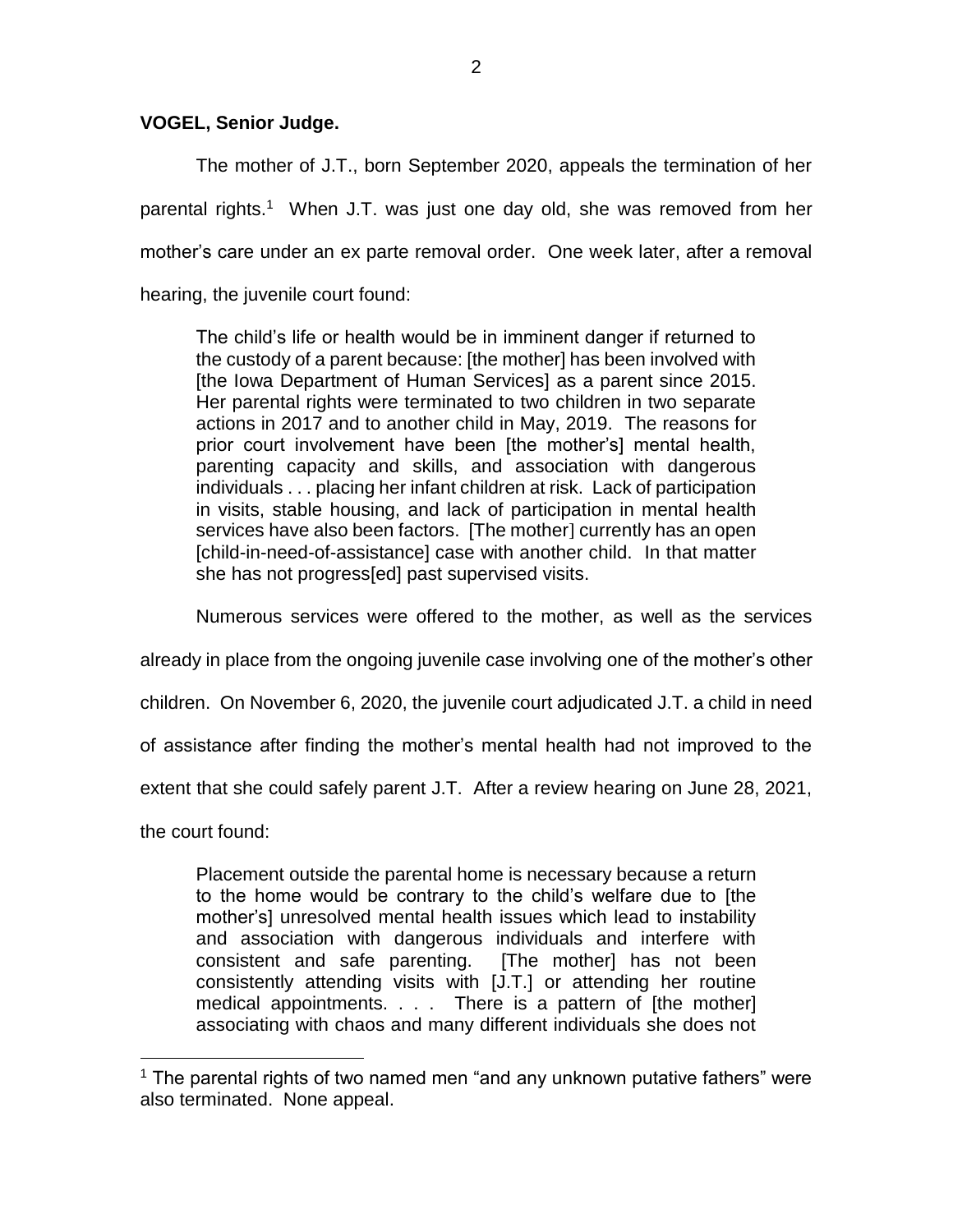seem to know well. [The mother] has not gained the skills to discern safe from unsafe people.

With little to no progress in the mother's ability to safely care for J.T., the State filed a petition to terminate the mother's parental rights on June 29, 2021. The matter came on for hearing on August 17, and on September 13 the juvenile court ordered the termination of the mother's parental rights under Iowa Code section  $232.116(1)(g)$  and (h) (2021). The mother appeals.

"We review termination of parental rights proceedings de novo." *In re J.H.*, 952 N.W.2d 157, 166 (Iowa 2020). "While we are not bound by the juvenile court's factual findings, we accord them weight, especially in assessing witness credibility." *Id*. "'[O]ur fundamental concern' on review 'is the child's best interests.'" *Id*. (alteration in original) (quoting *In re J.C.*, 857 N.W.2d 495, 500 (Iowa 2014)). We employ a three-step statutory framework analysis on our de novo review of termination-of-parental-rights cases. *In re P.L.*, 778 N.W.2d 33, 40 (Iowa 2010).

"The first step in our analysis is to determine if a ground for termination exists under section 232.116(1)." *Id*. The mother asserts the State failed to prove her parental rights should be terminated under both Iowa Code section 232.116(1)(g) and (h). "When the juvenile court terminates parental rights on more than one statutory ground, we may affirm the juvenile court's order on any ground we find supported by the record." *In re A.B*., 815 N.W.2d 764, 774 (Iowa 2012).

We choose to review the mother's assertion as to the proof under section 232.116(1)(h), which provides the court may terminate parental rights if it finds all of the following: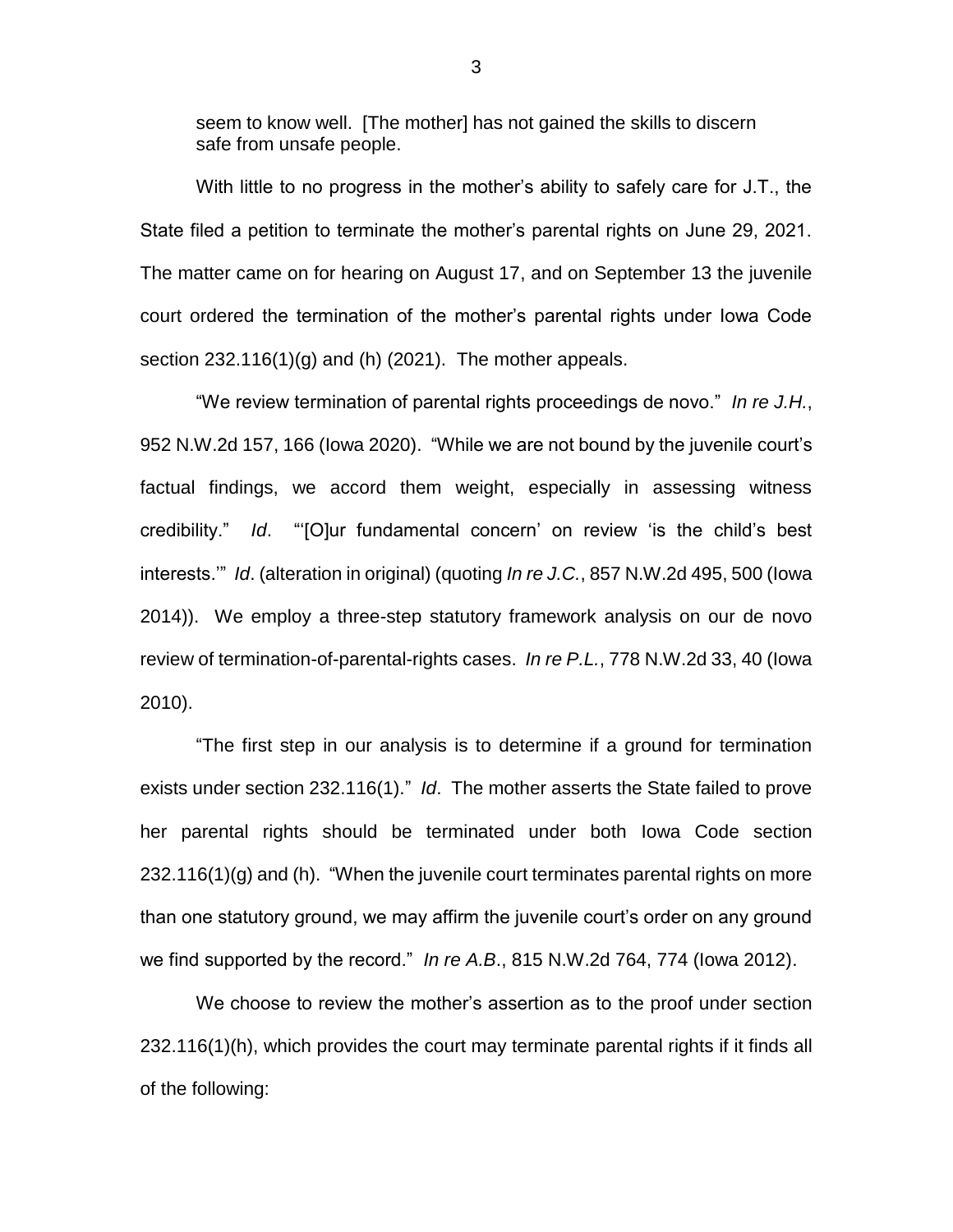(1) The child is three years of age or younger.

(2) The child has been adjudicated a child in need of assistance pursuant to section 232.96.

(3) The child has been removed from the physical custody of the child's parents for at least six months of the last twelve months, or for the last six consecutive months and any trial period at home has been less than thirty days.

(4) There is clear and convincing evidence that the child cannot be returned to the custody of the child's parents as provided in section 232.102 at the present time.

The mother only challenges the findings as to the fourth element, asserting

there was a lack of evidence presented that J.T. "would be subject to adjudicatory

harm" under lowa Code section 232.2(6)(c)(2)<sup>2</sup> if she were returned to the mother.

The mother participated in a psychological evaluation on March 3, 2021, after

which the clinical psychologist concluded the mother "meets the diagnostic criteria

for Borderline Intellectual Functioning." On June 25, the mother's therapist noted

that the mother "continues to engage and participate in individual therapy

services"; however:

 $\overline{a}$ 

[The mother] has and continues to struggle with keeping appointments. I determined that telehealth session might be the most appropriate form of therapy for her. [The mother's] response and interactions with this writer continue to be optimistic during the sessions. However, she struggles in almost all aspects of her life that include but are not limited to her family, significant other, employment, housing, along with her long and extensive involvement with the Department of Human Services and removal of her children from her care. As I continue to process with [the mother] she continues to have some insight into her situation. Still, she cannot follow through with the skills and behaviors learned during previous sessions. It appears [the mother] continues to have crisis after crisis within her life that are concerning.

<sup>&</sup>lt;sup>2</sup> lowa Code section  $232.2(6)(c)(2)$  provides a child is in need of assistance if the child "has suffered or is imminently likely to suffer harmful effects as a result of . . . [t]he failure of the child's parent, guardian, custodian, or other member of the household in which the child resides to exercise a reasonable degree of care in supervising the child."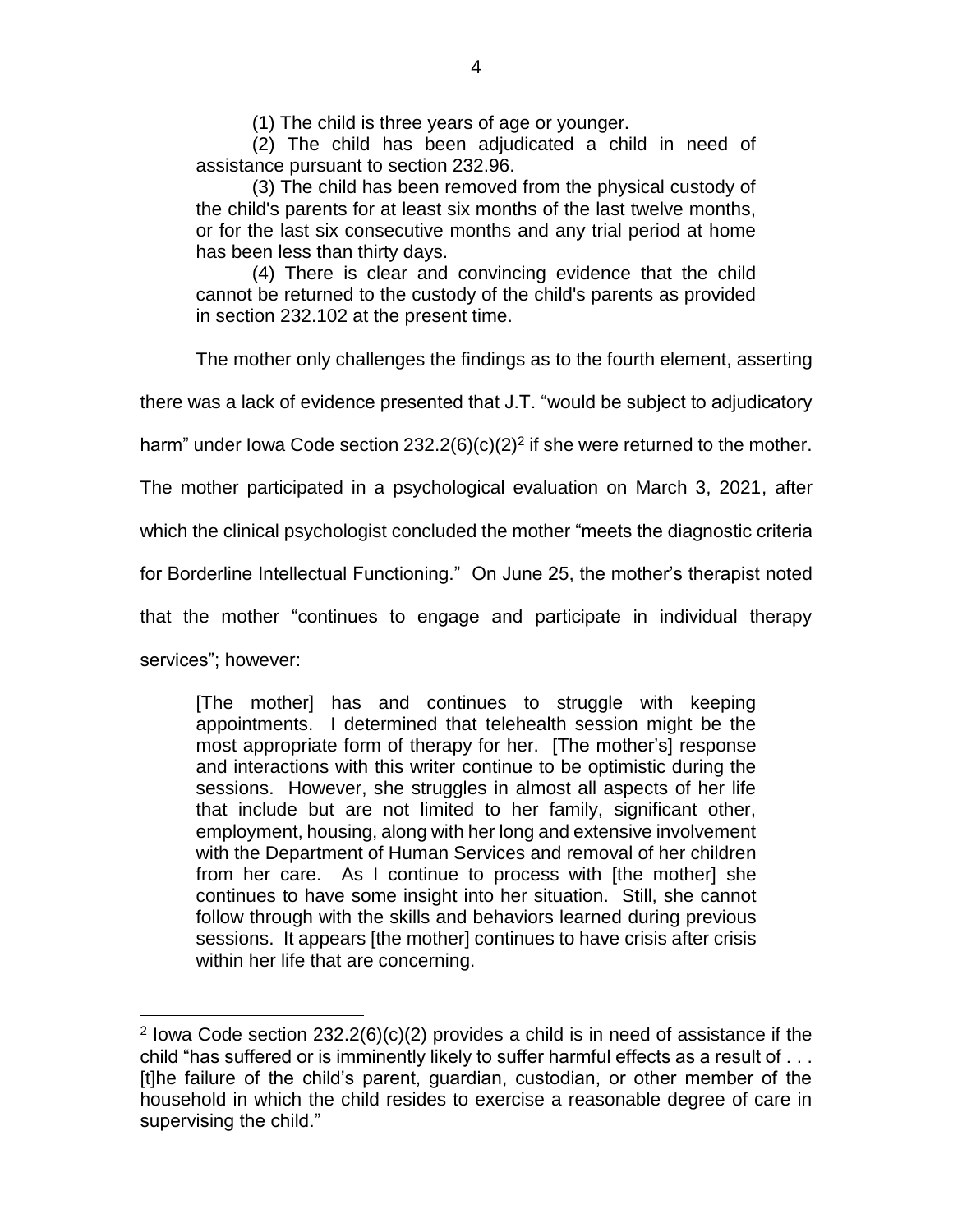The Iowa Department of Human Services (DHS) provided numerous services to the mother, including the offer of four visits with J.T. each week. And while the mother showed "positive parenting and interaction skills" during the visits, her lack of regular attendance at the prearranged visits became problematic. The DHS worker, after reviewing all the services offered to the mother, concluded that the mother had "not been able to make enough progress in mental health treatment in terms of stability in her relationships and unsafe situation with others" and recommended her parental rights be terminated. The same DHS worker testified at the termination hearing, standing by the comments and recommendations in her report. We conclude on our de novo review of all the evidence, the State proved by clear and convincing evidence the elements under Iowa Code section 232.1161(1)(h).

Next, the mother asserts the State failed to prove it was in J.T.'s best interests to have the mother's rights terminated. As the State points out, the mother conflates Iowa Code section 232.116(2) and (3), by asserting the mother's claimed "bond" with J.T. should preclude termination because it is not in J.T.'s best interests. In doing so, the mother does conflate the second and third steps of our framework. *See P.L.*, 778 N.W.2d at 40–41. Regardless, it is clear that J.T. needs a stable home, free from the many challenges the mother continues to encounter in her life. The record includes the early reports of the mother's life shortly after J.T. was born, as well as ongoing reports as to the mother's lack of progress in establishing a safe and stable environment for J.T. *See In re J.E.*, 723 N.W.2d 793, 802 (Iowa 2006) (Cady, J., concurring specially) (stating that a child's safety and the child's need for a permanent home are the "defining elements" in

5